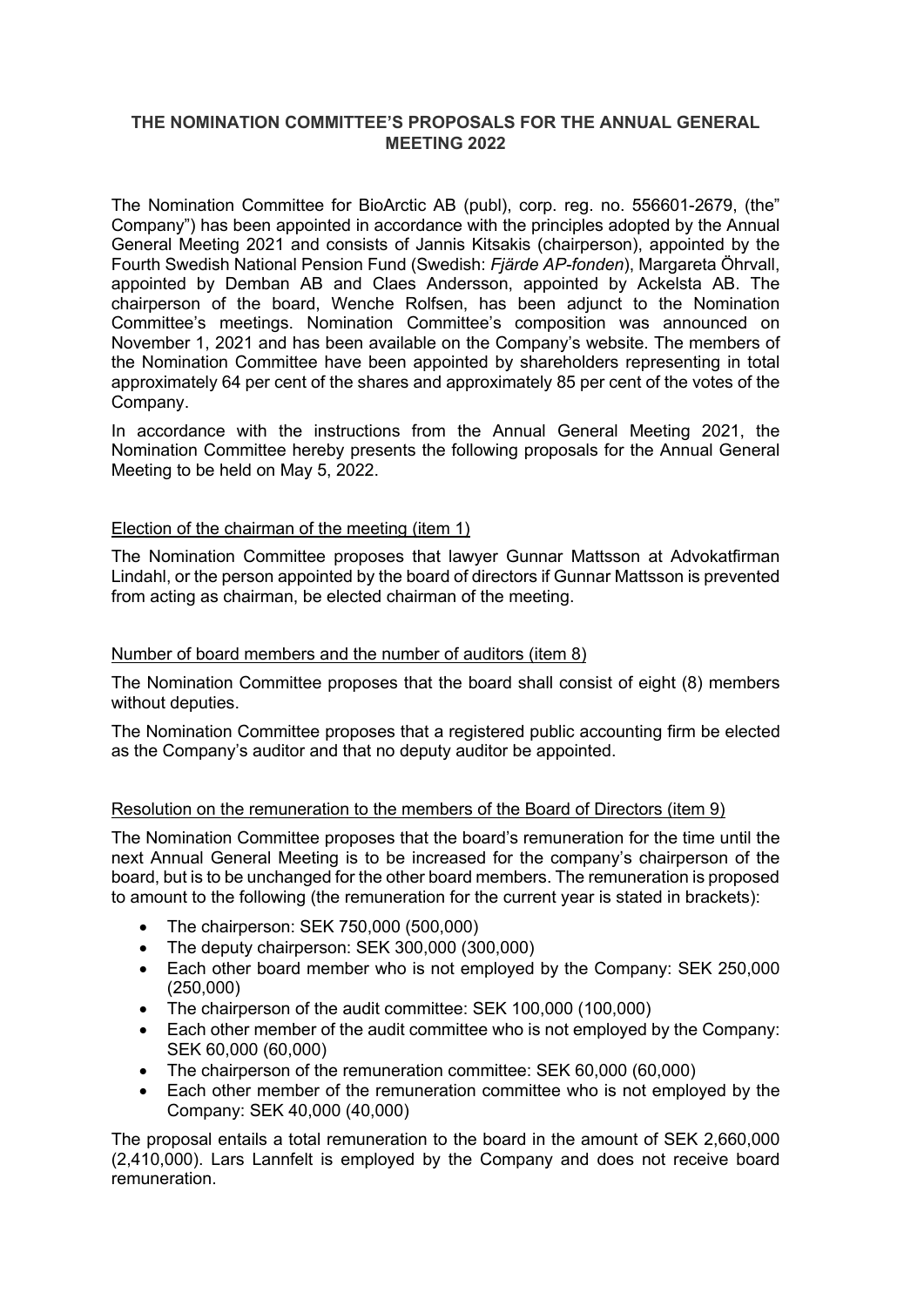# Resolution on the fees to the auditor (item 9)

The Nomination Committee proposes that the remuneration to the auditor shall be paid against approved invoice.

# Election of Board of Directors members (item 10)

The Nomination Committee proposes re-election of all of the board members; Wenche Rolfsen, Ivar Verner, Håkan Englund, Pär Gellerfors, Lars Lannfelt, Lotta Ljungqvist, Mikael Smedeby and Eugen Steiner for a term of office extending until the end of the next Annual General Meeting. Further, the Nomination Committee proposes that Wenche Rolfsen be re-elected as chairperson of the board and that Ivar Verner be re-elected as deputy chairperson of the board.

The Nomination Committee's assessment is that the board's composition complies with the independency requirements in the Swedish Corporate Governance Code (sv. *Svensk kod för bolagsstyrning*). The Nomination Committee's reasoned statement regarding the proposed board members is attached as Appendix 1.

# Election of auditor (item 11)

The Nomination Committee proposes, in accordance with the recommendation from the audit committee, that the authorized auditing firm Grant Thornton Sweden AB be reelected as the Company's auditor for a term of office that extends until the end of the next annual general meeting. Grant Thornton Sweden AB intends to appoint the authorized public accountant Mia Rutenius as auditor in charge.

The Nomination Committee has been informed by the audit committee of the procurement procedure that has been carried out as a part the preparation for the election of auditor and the audit committee's recommended proposal for the election of auditor. The Nomination Committee has considered the audit committee's proposal and the as well as the procurement procedure when preparing its proposal for the election of the auditor.

## Resolution regarding the establishment of a Nomination Committee and guidelines for the work of the Nomination Committee (item 12)

The Nomination Committee proposes that the Annual General Meeting resolves to establish a Nomination Committee for the Annual General Meeting 2023, which is to be appointed according to the following principles, and that the Annual General Meeting adopts instructions for the work of the Nomination Committee as set out below.

#### *Principles for appointing the members of the Nomination Committee*

The general meeting authorizes the chairperson of the board to contact the three largest shareholders in terms of voting power according to Euroclear Sweden AB's transcription of the share register as of September 30, 2022, each of them appointing a member of the Nomination Committee. In the event that any of the three largest shareholders does not wish to appoint a member of the Nomination Committee the fourth largest shareholders should be asked and so forth, until the Nomination Committee consists of three members. The composition of the Nomination Committee shall be announced on the Company's website no later than six months prior to the next Annual General Meeting.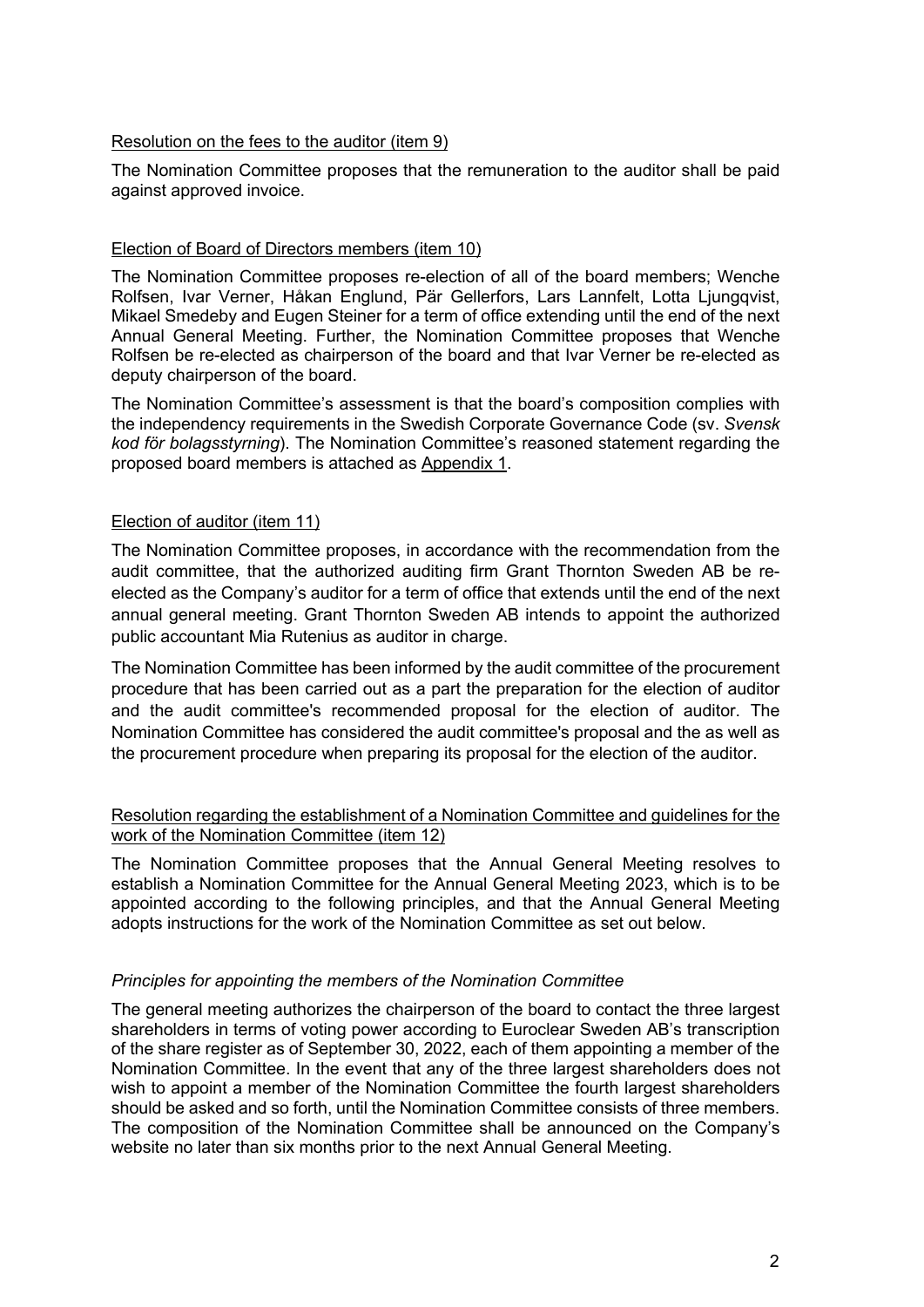The term of office of the appointed Nomination Committee shall run until a new Nomination Committee has been appointed under a mandate from the next Annual General Meeting. If a member leaves the Nomination Committee before its work is completed and the Nomination Committee finds that there is a need for replacing this member, the Nomination Committee shall appoint a new member in accordance with the principles described above, but based on Euroclear Sweden AB's transcription of the share register as soon as possible after the member left the Nomination Committee. Any change in the composition of the Nomination Committee shall be announced immediately.

## *The assignment of the Nomination Committee*

The Nomination Committee shall prepare and present proposals regarding the following items for the Annual General Meeting 2023:

- Election of chairman of the meeting,
- Resolution on the number of board members and auditors,
- Resolution on the fees and other remuneration to the Board of Directors and its committees, divided between the chairperson, the deputy chairman and other members,
- Resolution on the fees to the auditors,
- Election of board members and chairperson of the board and deputy chairperson of the board,
- Election of auditors, and
- Proposal for principles for the composition and instructions regarding work of the Nomination Committee in preparation for the Annual General Meeting 2024.

The Nomination Committee shall perform the tasks assigned to the Nomination Committee in accordance with the Swedish Corporate Governance Code (the "**Code**") and duly consider the Code while performing its assignment.

#### *The work of the Nomination Committee*

The Nomination Committee appoints the chairperson of the committee. The chairperson of the board or another board member shall not be the chairperson of the Nomination Committee.

The Nomination Committee shall meet as often as is necessary for the Nomination Committee to fulfil its duties, but at least once per year. Notices convening meetings are issued by the chairperson of the Nomination Committee. If a member requests that the Nomination Committee be convened, the request shall be complied with. The chairperson of the board may participate at the Nomination Committee's meetings.

The Nomination Committee is quorate if at least two members are present. Resolutions of the Nomination Committee shall be adopted by a simple majority of the members present or, in the event of a tied vote, the chairperson shall have the casting vote.

Minutes shall be kept at the Nomination Committee's meetings.

#### *Remuneration*

No remuneration shall be paid to the members of the Nomination Committee. However, any necessary and reasonable expenses incurred in connection with the Nomination Committee's work shall be borne by the Company.

---------------------------------------------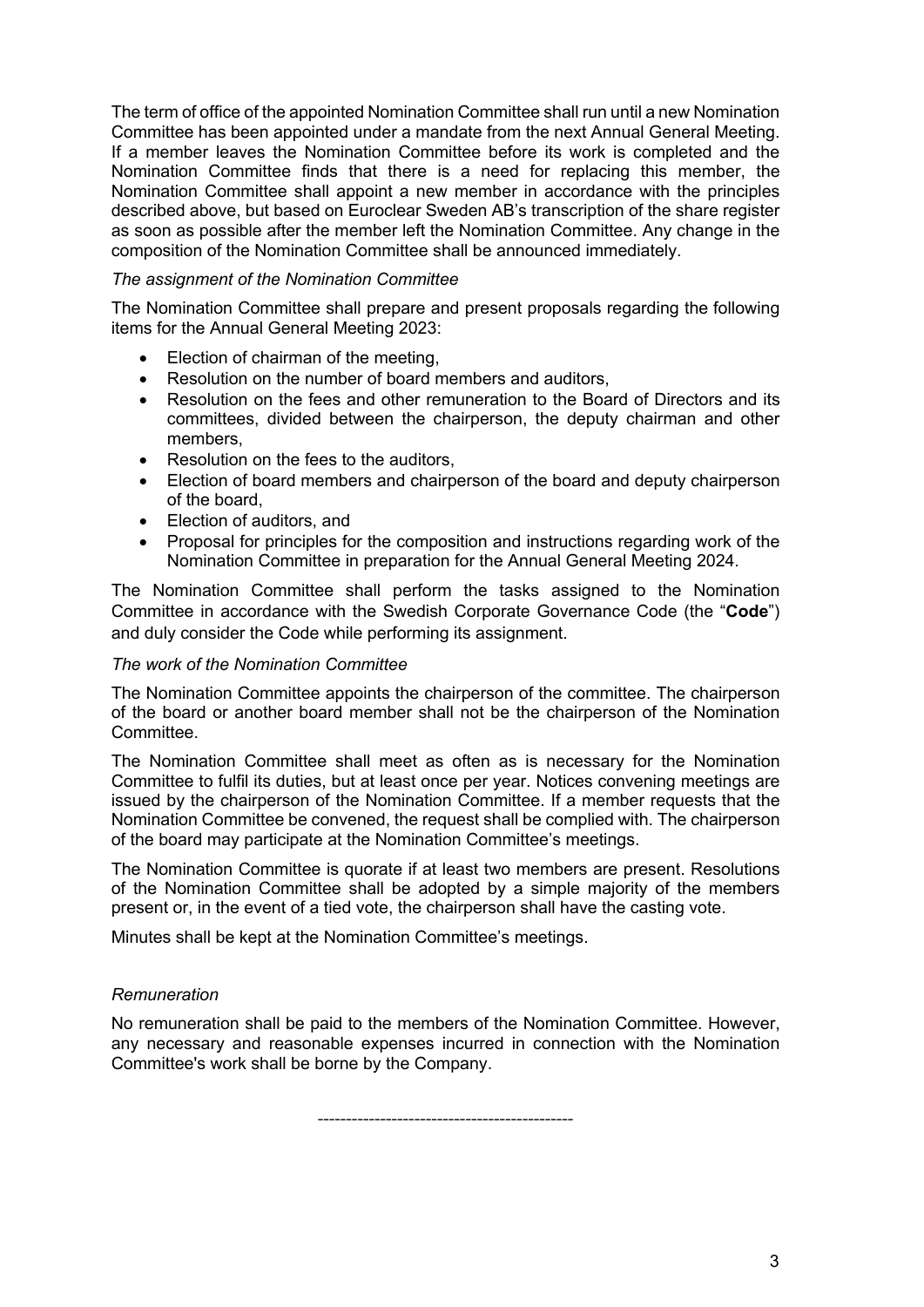Stockholm April 2022

The Nomination Committee for BioArctic AB

Jannis Kitsakis **Margareta Öhrvall** Claes Andersson

(Chairman)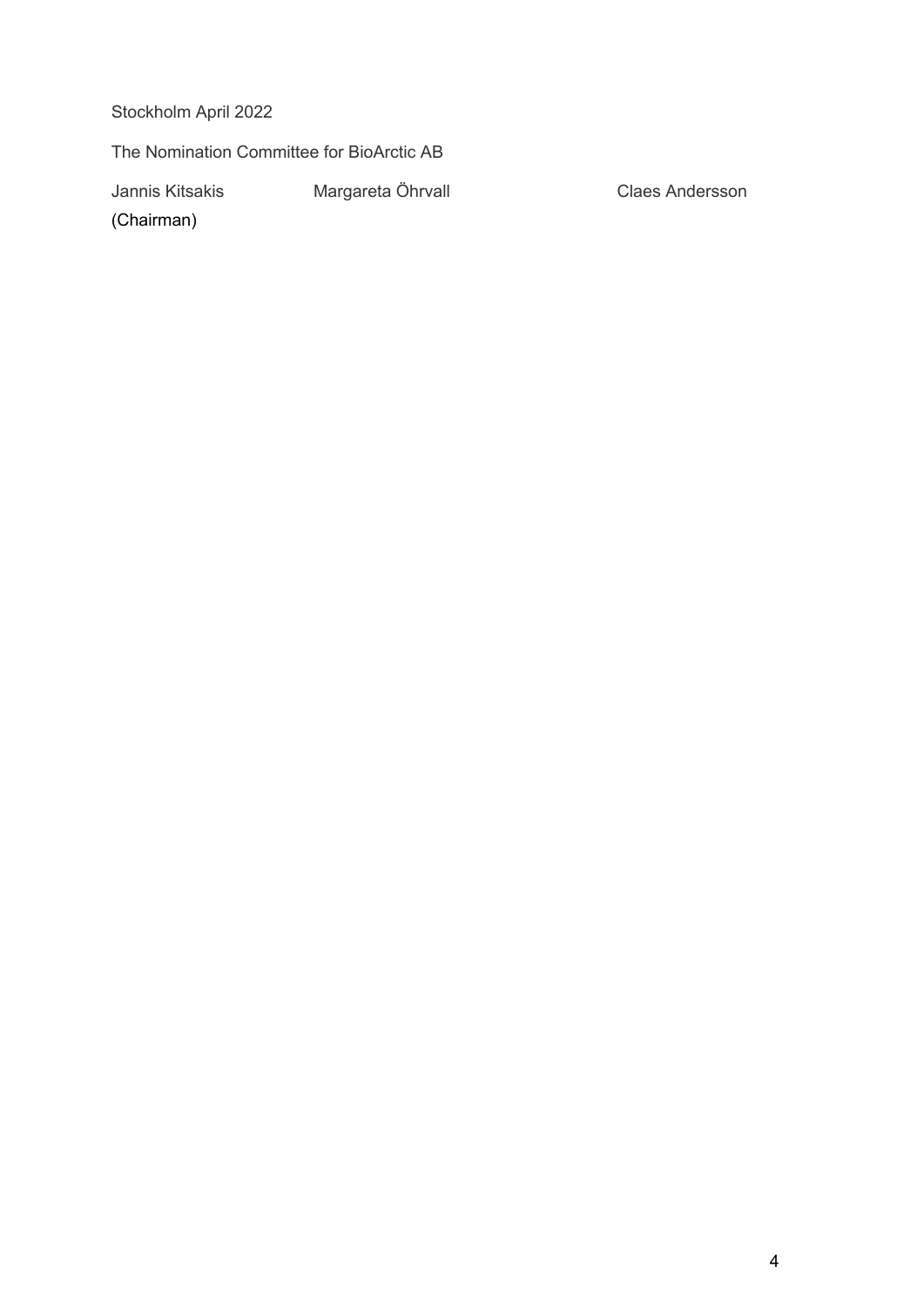**The Nomination Committee's reasoned statement regarding its proposal on the election of board members for the Annual General Meeting 2022**

# **Statement regarding the Nomination Committee's work during its term of office**

Within the scope of its assignment to prepare proposals for the Annual General Meeting 2022, the Nomination Committee has had two minuted meetings where the chairperson of the board was adjunct. The Nomination Committee has also had direct contact with the board members. The Nomination Committee has also had access to the annual evaluation of the board's work, in which evaluation all board members have participated. The evaluation is concentrated on the board's working procedures, working climate and the potential need of any additional expertise or competence in the board. The Nomination Committee has noted that the board members are highly committed to the board work, that the attendance at meetings has been high and that the board's work has functioned well during the current term of office.

The shareholders have had the opportunity to make suggestions to the Nomination Committee.

# **The Nomination Committee's reasoned statement regarding its proposal on election of board members**

The basis for the Nomination Committee's considerations is that the board shall have an adequate composition, considering the Company's business, the current stage of the Company's development and other relevant circumstances. The board shall have a diverse and versatile composition as regards the board members' competence, experience and background. The Nomination Committee has especially considered the need of industry experience and other relevant competences required to successfully pursue the Company's further development and business strategy. The board members' independence has been considered as well as the issue of gender diversity.

The proposed board members have solid experience from the life science industry as well as experience and competence within accounting, financial matters and business law. Several of the proposed board members also have experience from board work in listed companies and the specific requirements that apply to such companies. In the Nomination Committee's opinion, the proposed board has the appropriate experience of research, development and commercialization, which are important areas of expertise in the development phase that BioArctic will be in during the coming years. The proposed board also ensures continuity and stability in the board's work. Further, the Nomination Committee's assessment is that the proposed board members have the time and availability required to carry out their assignments as board members in a satisfactory manner.

The Nomination Committee has assessed the proposed board members' independence and has concluded that the proposed board meets the requirements regarding independence in the Swedish Corporate Governance Code. The Nomination Committee makes the following assessment of the independence of the proposed board members in relation to the Company, the Company's executive management and the Company's major shareholders:

Wenche Rolfsen, Ivar Verner, Håkan Englund, Mikael Smedeby, Eugen Steiner and Lotta Ljungqvist are considered to be independent in relation to the Company,